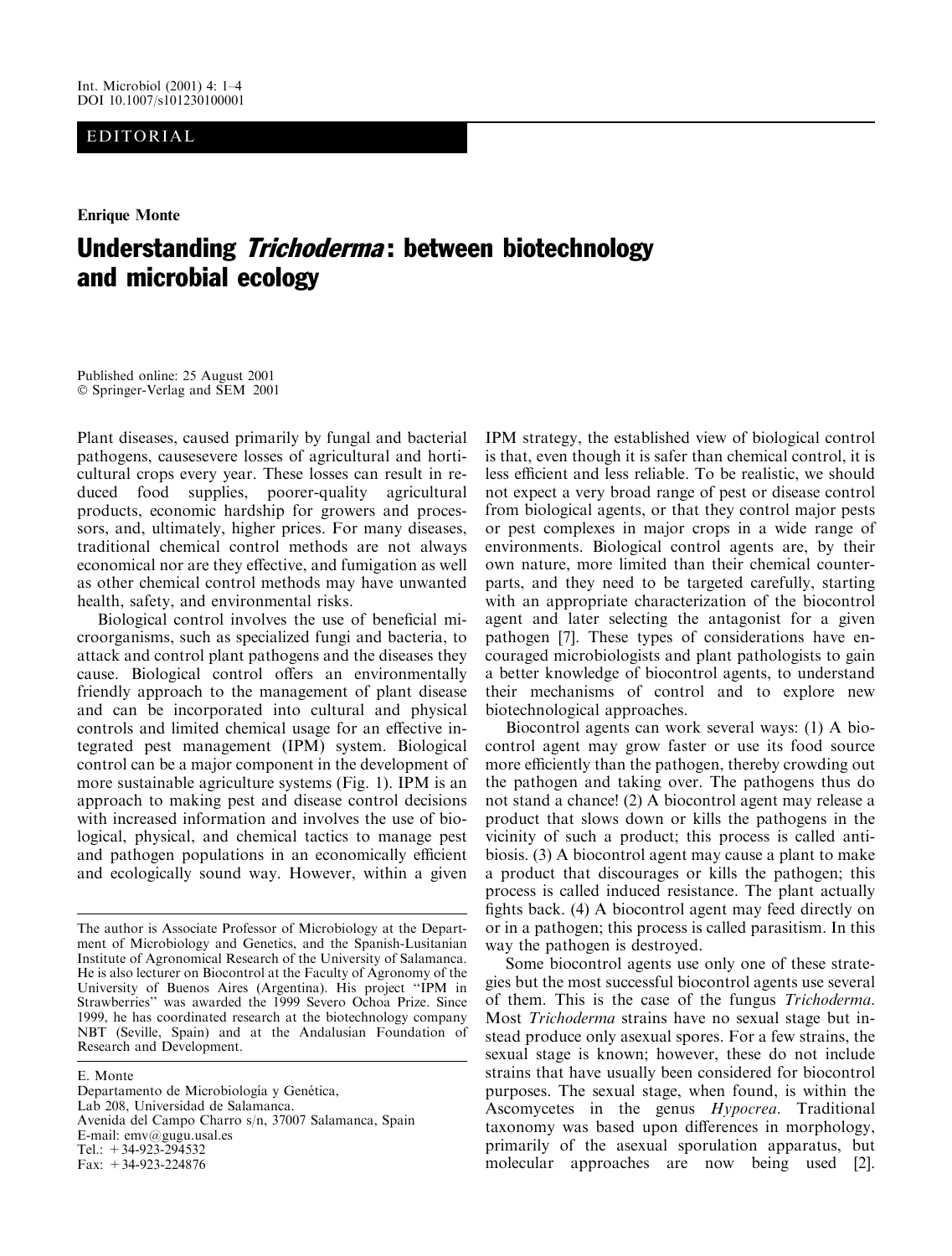

Fig. 1 Biocontrol trial with the Trichoderma formulation TUSAL

Consequently, the taxa recently have gone from consisting of nine to at least 33 species. As an example, the best biocontrol species, T. harzianum Rifai, has been separated into an array of species: T. harzianum s.str., T. inhamatum, T. longibrachiatum, T. atroviride and T. asperellum [4]. The improved knowledge of Tricho*derma* has facilitated the use of these microorganisms for biocontrol as whole cells, protein formulations and gene sources for transgenic plants.

#### **Trichoderma biocontrol strains**

*Trichoderma* species have been investigated as biological control agents for over 70 years [8], but only relatively recently have strains become commercially available. This is largely a result of the change in public attitude towards the use of chemical pesticides, together with increased knowledge of their harmful side-effects. Biocontrol agents are widely regarded by the general public as "natural" and therefore non-threatening products. *Trichoderma* species act against target organisms in several ways [3]. Strains are actively parasitic on host fungi, through direct penetration of host hyphae and/or production of extracellular enzymes. In addition, species may produce antifungal antibiotics, and inhibition of pathogenicity-inducing hydrolytic enzymes has also been identified. Species may also be aggressive degraders of organic matter and act as competitors to fungal pathogens in their saprobic phases, especially when nutrients are a limiting factor. Some strains have been reported to promote the activities of saprobic bacteria and mycorrhizal fungi, while others act as plant-growth promoters, increasing plant size, foliar surface area and weight, and induce resistance towards plant pathogens. The dual roles of antagonistic activity against plant pathogens and promotion of soil fertility make Trichoderma strains appealing alternatives to hazardous fumigants and fungicides.

Many *Trichoderma* strains have been identified as having potential applications in biological control, and a partial list of plant pathogenic fungi affected Trichoderma includes: Armillaria, Botrytis, by Chondrostereum, Colletotrichum, Dematophora, Diaporthe, Endothia, Fulvia, Fusarium, Fusicladium, Helminthosporium, Macrophomina, Monilia, Nectria, Phoma, Phytophthora, Plasmopara, Pseudoperonospora, Pythium, Rhizoctonia, Rhizopus, Sclerotinia, Sclerotium, Venturia, Verticillium, and wood-rot fungi.

Once active strains have been identified using in vitro assays, a further selection must be done by studying other factors such as: (1) activity in vivo using experimentally induced diseases on plants, (2) tolerance of high temperatures (necessary to survive other IPM treatments), (3) suitability for formulation as foliar sprays and/or soil enhancements (e.g. high sporulation levels, rapid growth in bulk conditions), (4) specificity (strains should be inactive against beneficial organisms) and plant crops), (5) long-term survival in field conditions, (6) interactions with other *Trichoderma* strains already present in the crop systems, (7) compatibility with agrochemicals used on the crop.

Commercial products currently on the open market or under registration include:

- Bio-Fungus (Belgium) against Sclerotinia, Phytophthora, Rhizoctonia solani, Pythium spp., Fusarium, Verticillium
- Trichodex (Israel) against *Botrytis* of vegetables and grapevines
- Binab-T (Sweden) for control of wound decay and wood rot
- Root Pro (Israel) against R. solani, Pythium spp., Fusarium spp., and Sclerotium rolfsii
- RootShield (also sold as Bio-Trek T-22G) (USA) against Pythium spp., R. solani, Fusarium spp.
- SoilGard (formerly GlioGard) (USA) for damping-off diseases caused by *Pythium* and *Rhizoctonia* spp.
- Supresivit (Denmark) against various fungi
- Trichoject, Trichopel, Trichodowels and Trichoseal (New Zealand) for control of *Armillaria*, *Botryosp*haeria, Chondrosternum, Fusarium, Nectria, Phytophthora, Pythium, Rhizoctonia
- TUSAL (Spain) for damping-off diseases caused by Pythium, Phoma and Rhizoctonia species, rhizomania disease of sugar beet and drop of lettuce
- Trichoderma 2000 (Israel) against R. solani, S. rolfsii, Pythium spp., Fusarium spp.
- Trieco (India) against *Rhizoctonia* spp., *Pythium* spp., *Fusarium* spp., root rot, seedling rot, collar rot, red rot, damping-off, Fusarium wilt

#### *Trichoderma* protein formulations

*Trichoderma* strains have developed highly effective antagonistic mechanisms to survive and colonize the competitive environment of the rhizosphere, phyllosphere and spermosphere. One of its main mechanisms, mycoparasitism, relies on the recognition, binding and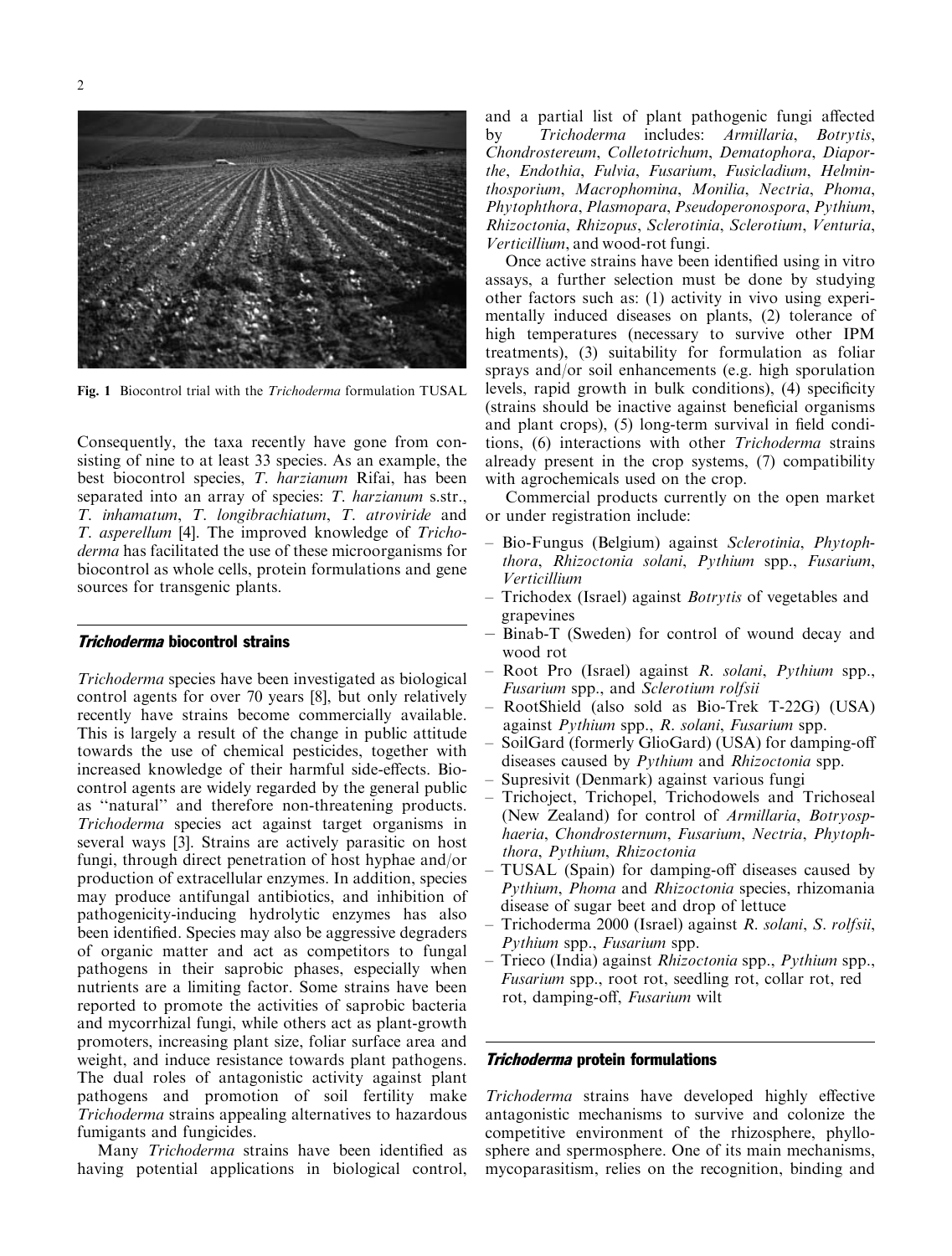enzymatic disruption of the host-fungus cell wall. A major part of the Trichoderma antifungal system consists of a number of genes encoding for an astonishing variety of secreted lytic enzymes, including endochitinases, *N*-acetyl- $\beta$ -glucosaminidases, chitin 1,4- $\beta$ -chitobiosidases, proteases, endoand exoglucan  $\beta$ -1,3-glucosidases, endoglucan  $\beta$ -1,6-glucosidases, lipases, xylanases, mannanases, pectinases, pectin lyases, amylases, phospholipases, RNases, and DNases [5]. Particularly useful for biocontrol applications are chitinolytic and glucanolytic enzymes because of their ability to efficiently degrade the cell wall of plant pathogenic fungi by hydrolyzing biopolymers not present in plant tissues. Each of these two classes of enzymes contains a number of proteins with different enzyme activity, and some of the enzymes have been purified and characterized and their genes cloned. Most of the enzymes tested as purified proteins have shown very strong antifungal activity, especially when assayed in combinations, against a variety of fungi. A substantial amount of work performed mainly during the past 7 years has indicated that cell-wall-degrading enzymes (CWDEs) from Trichoderma strains have great potential in agriculture as active components in new fungicidal formulations [1]. This is because purified CWDEs from different strains of T. harzianum are highly effective in inhibiting spore germination and mycelial growth in a broad range of pathogens such as Rhizoctonia, Fusarium, Alternaria, Ustilago, Venturia, Pythium, Phytoph*thora*, *Colletotrichum*, and especially *Botrytis*. In contrast to plant enzymes, chitinases and glucanases from *Trichoderma* can degrade not only the immature wall at hyphal apices but also the strong chitin-glucan complexes of mature cell walls, as well as survival structures such as sclerotia and chlamydospores, which reduces not only disease symptoms but also pathogen spread. In particular, enzymes absent from plants such as  $\beta$ -1,6-glucanases can degrade important fungal cellwall structures such as  $\beta$ -1,6-glucans by linking chitin or  $\beta$ -1,3-glucans to cell-wall proteins. Trichoderma enzymes have diverse structural and kinetic properties, which increase the probability of avoiding inhibitory mechanisms.

The antifungal activity of *Trichoderma* CWDEs can be enhanced synergistically by combining enzymes with different lytic activities (such as exo- and endochitinases and/or glucanases). For instance, a combination of an endochitinase, an exochitinase and a  $\beta$ -1,3-glucanase purified from T. *harzianum* has an effective dose  $(ED_{50})$  on *Botrytis* of about 1 ppm, which is comparable to the effective dose of most chemical fungicides. The inhibitory activity of chemical fungicides on Botrytis and other plant pathogens can be greatly enhanced by the addition of minute quantities (10– 20 ppm) of *Trichoderma* CWDEs. For example, the fungicidal effect of azole compounds was enhanced up to 100-fold when used in conjunction with an endochitinase from T. *harzianum*, and a much greater improvement was obtained by adding small doses of two or more enzymes. Fungicides synergistic with the Trichoderma CWDEs include several compounds used for chemical control of plant diseases, such as azoles, benzimidazoles and pyrimidines. CWDEs from Trichoderma are synergistic with some plant pathogenesis-related proteins such as thaumatin-like proteins, which suggests that it is possible to use these enzymes as foliar sprays, enhancing natural plant defense mechanisms. Work on the antifungal activities of *Trichoderma* chitinolytic and glucanolytic enzymes has been performed primarily on *Botrytis*. Tests show that *Trichoderma* chitinases and glucanases have no effect on the plant even when relatively large quantities are injected into plant tissues.

CWDEs are not harmful to humans or animals, as indicated by EPA tests for registration of strains of *Trichoderma* for use as biocontrol agents in the United States, and they degrade into environmentally friendly residues. CWDEs can be effectively combined with whole-organism Trichoderma control, with considerable opportunities for synergism. CWDEs are particularly suited to post-harvest control. Low-temperature controlled storage conditions will favor these applications as the level of enzyme activities will be more easily predicted than in the greenhouse or the field. Purified CWDEs or mixtures of CWDEs with high antifungal activity obtained from Trichoderma culture filtrates can be included in commercial formulations since they are easily characterized, stable, resistant to drying, freezing, temperatures up to  $60^{\circ}$ C, and have broad pH and temperature optima. As a dry powder, they can be stored at room temperature for years without a major reduction in activity.

#### **Trichoderma source of genes**

Trichoderma spp. have evolved numerous mechanisms for attacking other fungi and for enhancing plant and root growth. Several new general methods for biocontrol and for enhancement of plant growth have recently been demonstrated, and it is now clear that there must be hundreds of separate genes and gene products involved in the processes of mycoparasitism, antibiosis, competition for nutrients or space, tolerance to stress through enhanced root and plant development, solubilization and sequestration of inorganic nutrients, induced resistance and inactivation of the pathogen's enzymes. Biocontrol microbes, almost by definition, contain many genes that encode products that permit biocontrol to occur. Several genes have been cloned from Trichoderma spp. that offer great promise as transgenes to produce crops resistant to plant diseases [6]. Transgenic expression of high levels of chitinolytic and glucanolytic *Trichoderma* enzymes do not affect plant morphology, development or yield, or infection by arbuscular mycorrhizal fungi. Most of these genes have been patented and are commercially available, but a number are in development to be used in agricultural biotechnology.